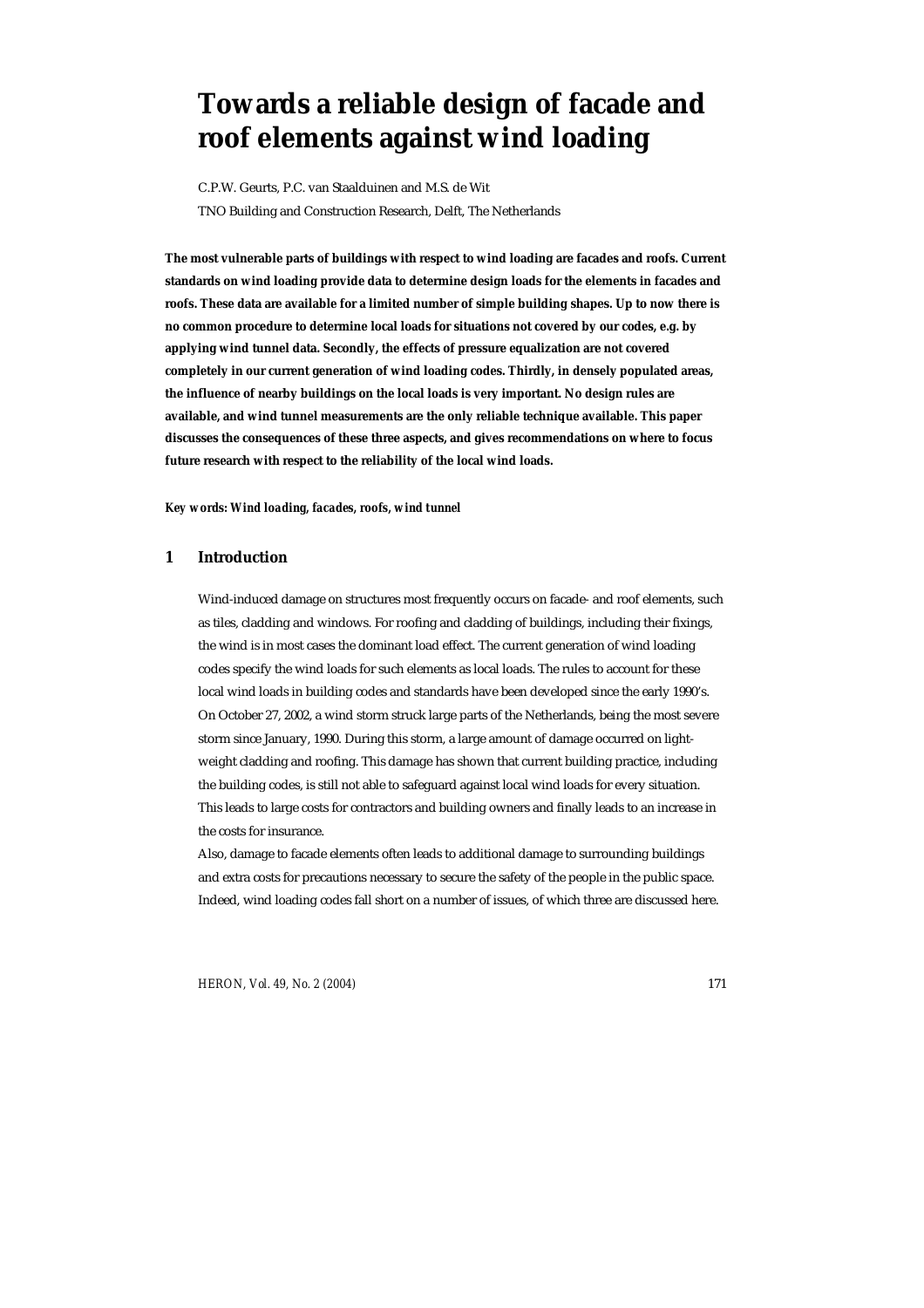- 1. For simple cases, such as buildings with square plan, values are available, e.g. in building codes, to determine local design loads. Many buildings however, are not covered by these standard shapes. In these cases wind tunnel experiments would be a natural option, but a widely accepted, clear procedure how to conduct and analyze wind tunnel measurements is not available. Two problems occur: firstly the current set of local design loads lacks a probabilistic basis, which may lead to either unsafe or uneconomical design of our roofs and facades, and secondly, commonly applied wind tunnel measurement equipment does not live up to the standards required for an adequate assessment of local wind loads.
- 2. The effect of pressure equalization may play an important role for the design of roof covering products and facade elements. Pressure equalization may under certain conditions lead to a reduction of the local loads, but may in other cases lead to an increase in the loading. Both effects are not covered well in our codes.
- 3. The effect that neighbouring buildings may have on the local loads is not included in our standards.

The lack of rules for determining these effects may lead to either less economical or unsafe designs of facade and roof elements. This paper addresses the issues mentioned above, and gives guidance on future developments of rules of practice to determine the local wind loads.

# **2 Wind loads in building codes**

The current generation of wind loading codes usually specify the following:

- 1. A maximum level of probability of failure that should be obtained for a structure, depending on the consequences of that failure. This leads to the definition of safety classes.
- 2. A model for calculating the design loads, usually using partial safety factors. These safety factors are defined as function of the safety class, as determined under point 1.
- 3. A wind loading model.

Nowadays, building codes on wind loading in the world are all based on the principles set out by Davenport, when defining the wind loading chain (see figure 1). In general, the wind loading is defined by the following elements:

1. A dynamic pressure *Q*, based on a statistical analysis of the wind climate, and including the effects of gusts and terrain effects;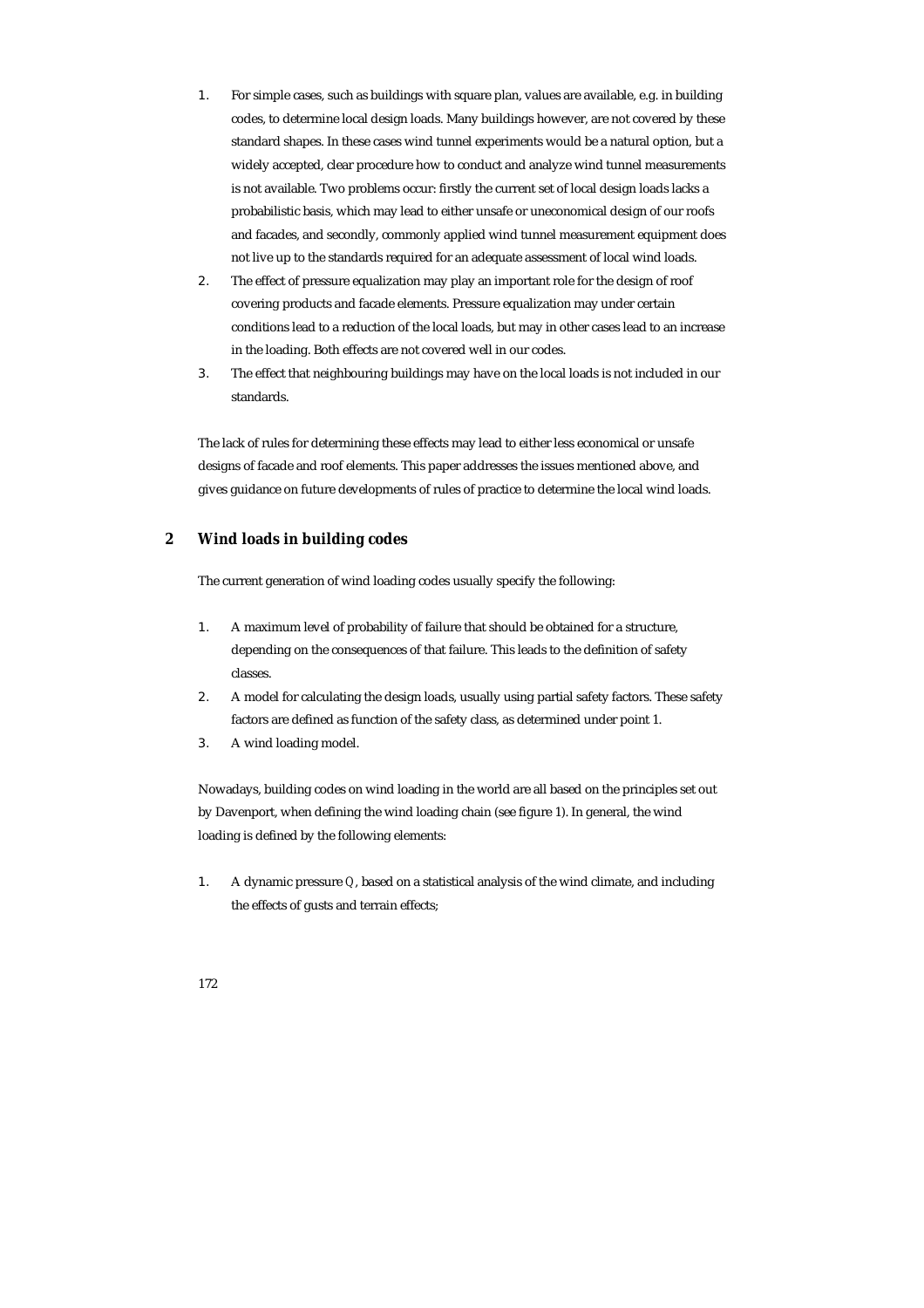- 2. An aerodynamic coefficient *C*, translating the dynamic pressure into a pressure or force on the structure;
- 3. An adjustment for resonance effects of the structure,  $C_{dyn}$ ;
- 4. An appropriate safety factor  $\gamma$ , ensuring an appropriate level of safety during the lifetime of the structure.



*Figure 1: Wind loading chain* 

The characteristic value for the wind load P<sub>kar</sub> follows from:

 $P_{\text{kar}} = C Q C_{\text{dyn}}$ 

The design value follows from:

 $P_d = \gamma P_{kar}$ 

The characteristic value *Pkar* is defined as the wind loading having a certain return period X, this loading is exceeded on average once during this period X. This characteristic value is calculated as a function the wind velocity *v*, having a return period *X*, where  $Q = \frac{1}{2} \rho v^2 C_{exp}$ . The coefficient *C<sub>exp</sub>* includes the effects of gusts and exposure. The coefficient *C*<sub>dyn</sub> is usually treated in a deterministic way in this procedure, this coefficient will not be discussed further in this paper. The coefficient *C* should be chosen so, that it is the appropriate value to arrive at *Pkar* with the required return period. The design value  $P_d$  is defined by the required reliability defined in the 'basis of design' codes.

## **3 Specification of local loads in building codes**

The aerodynamic coefficient *C* depends on the load effect that is calculated. For the definition of the loads on facades and roofs, usually, this coefficient is expressed as a pressure coefficient. These pressure coefficients usually pertain to a loaded area, which is relevant to the effect under study. For facade elements and their fixings, this area is usually small, in the order of 1 m<sup>2</sup> or even smaller. This corresponds to a wind loading having a short duration, in the order of less than 1 second.

Most building codes specify pressure coefficients for small areas. These coefficients are referred to as local pressure coefficients. In building codes, local pressure coefficients are given for general cases, such as buildings with rectangular plan. Usually, figures are given with the building geometries considered, and tables or figures defining the values for the pressure coefficient depending on the location on the building envelope.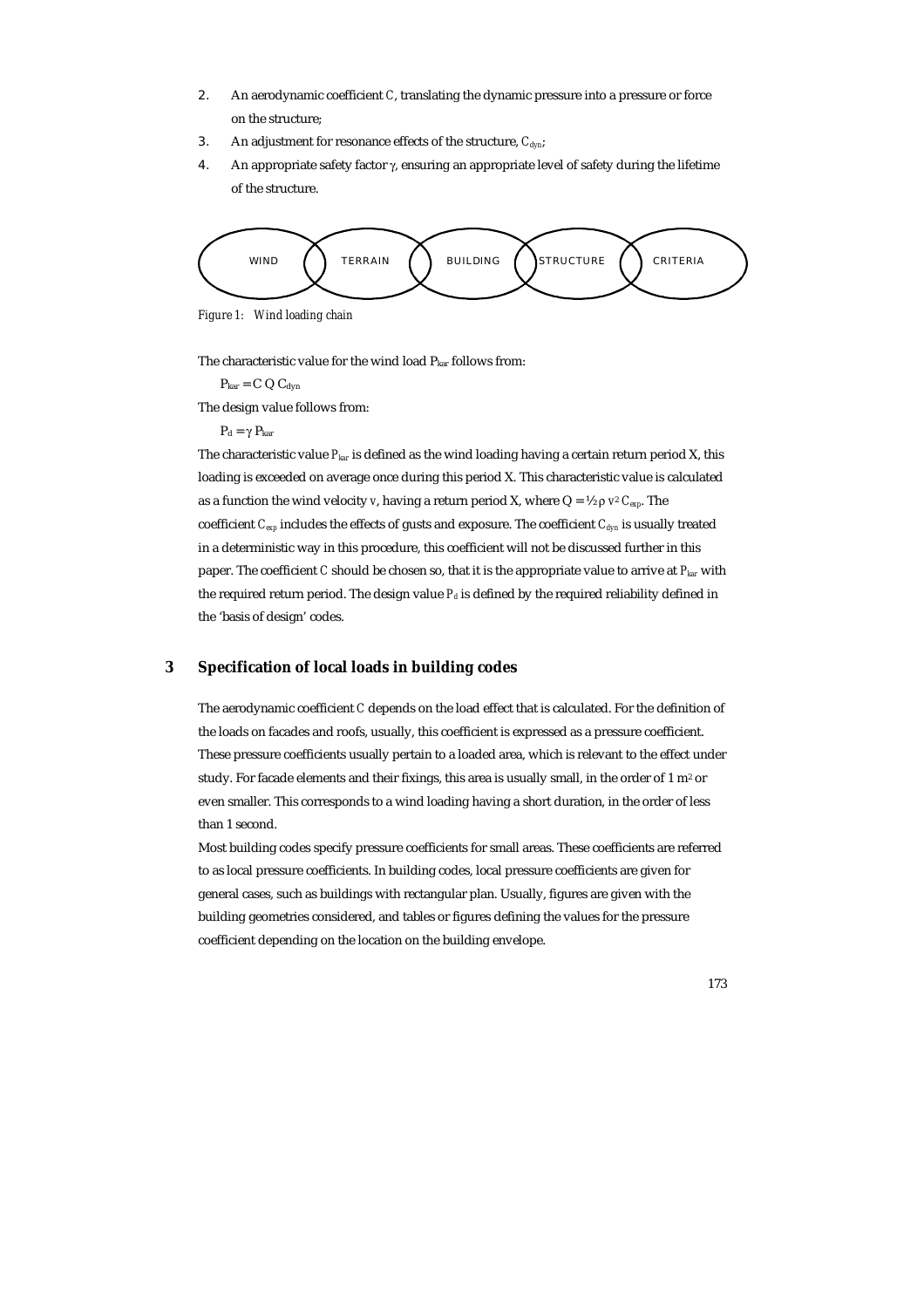The values given in the codes, necessarily, are assumed to be safe values for a wide range of applications. For many building shapes and situations, no local coefficients are available in the codes (Geurts et.al., 2001). For buildings with a shape not covered in building codes, it may be useful or even necessary to perform wind tunnel tests to determine the local loads on facades. For those cases we need to have a clear procedure which leads to local loads which meet the performance requirements of our loading codes. These cases include:

- Buildings with a plan other than rectangular;
- Buildings with large roofs and complex roof detailing
- Local loads on the upper and lower side of canopies
- Interaction effects between buildings

#### In Annex A, examples are given of such cases.

The local coefficients available in current building codes, such as the ASCE specification of wind loads, EN 1991-1-4 and NEN 6702, are all based on extensive wind tunnel testing carried out, mainly in Canada, since the nineteen seventies (e.g. Stathopoulos, 1979). These codes give a wide range of coefficients for roofs and facades of mainly rectangular plan buildings having a range of roof shapes. The procedures used to obtain these coefficients are based on extreme value analysis of the measured data, however without explicit probabilistic basis. Worldwide, different analysis methods are in use to determine the local wind loads. In (ASCE, 1999) the following text is given related to the estimation of local wind loads by wind tunnel experiments:

*The largest peak pressures on a structure can vary by 30% or more from one measurement to another, because of a natural variation in the largest peak during a measurement period. Several methods are available to obtain a stable estimate of the peak value corresponding to the mean or mode of the probability distribution of the largest values. The methods include averaging peaks from several measurement records, extrapolating the peak values obtained at a number of subrecords to the full record using analysis, obtaining the distribution of the largest peak by measuring all independent peaks in a record followed by analysis, and direct measurement of the distribution using a large number of sample periods with one measured peak in each. All these techniques work well.* 

This commentary on local loads only gives an idea of what to do when performing a wind tunnel study, i.e. one should focus on extreme values obtained. It provides a very rough idea of the accuracy we can expect when performing wind tunnel experiments according to this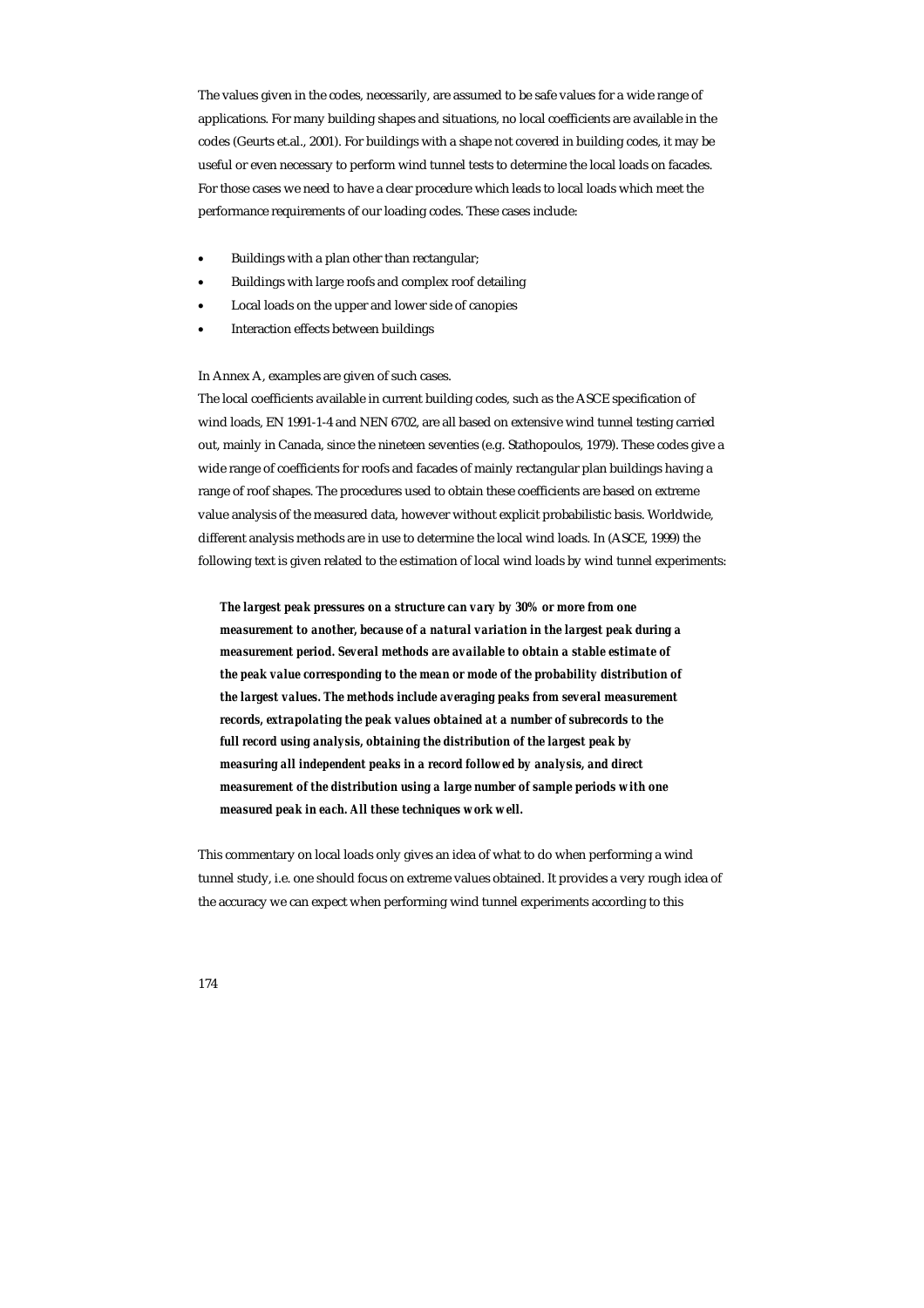guideline. According to this guideline, a wind tunnel institute is more or less allowed to follow its own procedures.

Most of the analysis procedures mentioned in (ASCE, 1999) lack a probabilistic basis. The result therefore is not explicitly related to a probability of exceedence. This is not consistent with the performance-based requirements set out in e.g. the Eurocode system. Nevertheless, the values currently available for local loads have been obtained by such procedures.

We need to have an idea on the level of safety we find when applying these local loads and when measuring local loads by applying these procedures. We will discuss this later in this paper.

# **4 Pressure equalization**

Many roof and facade systems consist of multiple layers, with an impermeable inner leaf and a more or less permeable outer leaf. This outer leaf has the function of rain screen, and is not necessarily air tight. The permeability allows a pressure equalization over the outer leaf, leading to a pressure in the cavity between the leafs that is related to the outer, rather than to the inside pressure in the building. Besides this effect, pressure equalization may occur inside the cavity between the leaves. When there is a pressure gradient on the outside, the pressure will adopt itself locally to the outside pressure, thus creating a pressure gradient in the cavity. This will lead to air flows inside the cavity. The following situation may be relevant in design of facades, see figure 2:



*Figure 2: Schematic section over building corners. Impermeable wall (solid line) with a permeable outer leaf (dotted line). The effect of pressure equilisation depends on the situation: Situation a leads to an increased pressure difference over the outer layer; Situation b leads to a reduction of the pressure difference over the outer layer.*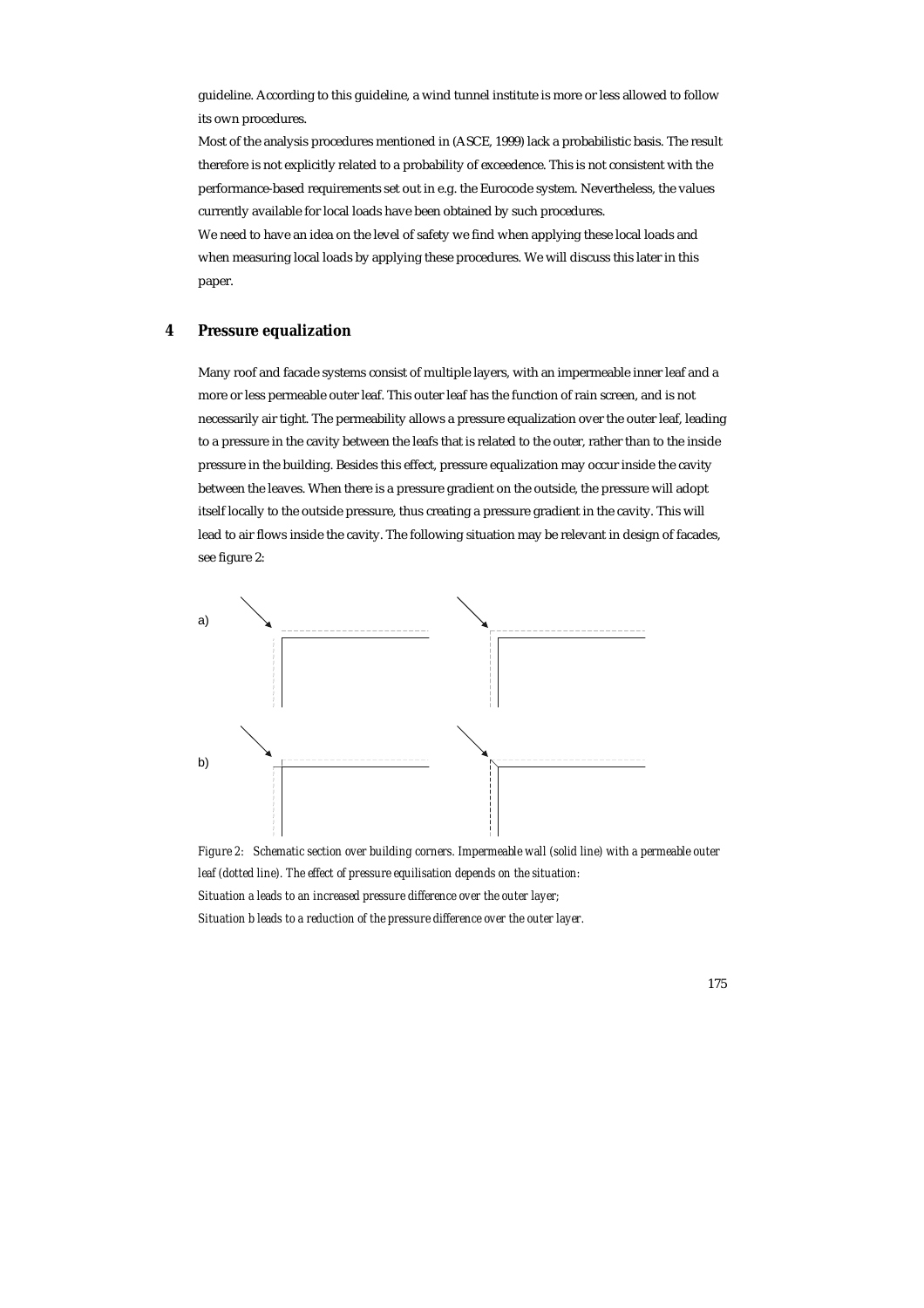- a. The pressure inside the cavity adopts itself to the outside pressure only, and cavity flows are neglected. The pressure coefficient inside the cavity has the same sign as the pressure coefficient outside. This leads to a wind load on the outer leaf that is lower than the wind load determined by the external pressure coefficient only. This situation usually occurs when the cavity is divided in compartments, and when there is no exchange of air between the cavities around corners of buildings of facades and roofs (see figure 2b).
- b. The pressure inside the cavity near corners can have an opposite sign compared to the pressure outside. This is the case when the cavities of both sides next to the corner have an open connection (see figure 2a). This may lead to an increase of the pressure coefficient inside the cavity especially around corners. The outer leaf in this location is loaded by a larger load than obtained by applying the local pressure coefficient only.

The effect a is incorporated in some building codes by giving guidance how to determine the cavity pressure coefficient, related to the permeability of the outer and inner layer (e.g in EN 1991-1-4), or by defining a reduction of the loading by the external pressure coefficient only (e.g. in NEN 6702 by the coefficient *Ceq*). If the reducing effect of pressure equalization is not covered in the codes, usually no pressure equalizing effect is applied, and the design of facade and roof elements will be less economical but safe.

Effect b is not explicitly covered by current building codes. In EN 1991-1-4, a descriptive rule is given to avoid this situation when possible, but a rule for calculating the effects, when this situation occurs is not given. When this effect is ignored, unsafe situations may occur, leading to a too large damage probability.

Values for this effect should be included in the standards to increase the safety of our facade and roof elements. Mainly there are two ways to deal with such rules:

- 1. As an indication what you get when you do not take appropriate measures to avoid this effect, so that in the design stage of a facade element, these measures can be taken.
- 2. To give clear calculation rules for those situations that it is for some reason not possible or not economic to take measures. For those cases it should be accepted that there is an increase in local wind loading around corners of facades and roofs.

Currently, there is no uniform method available with a procedure on how to obtain these values. Wind tunnel experiments are probably not suited to estimate these effects, since scaling of the effects inside small cavities to a model scale in the wind tunnel may lead to unrealistic results. Alternative experimental techniques, based on full scale research, need to be specified for these situations, and these techniques need to be based on the probabilistic basis of our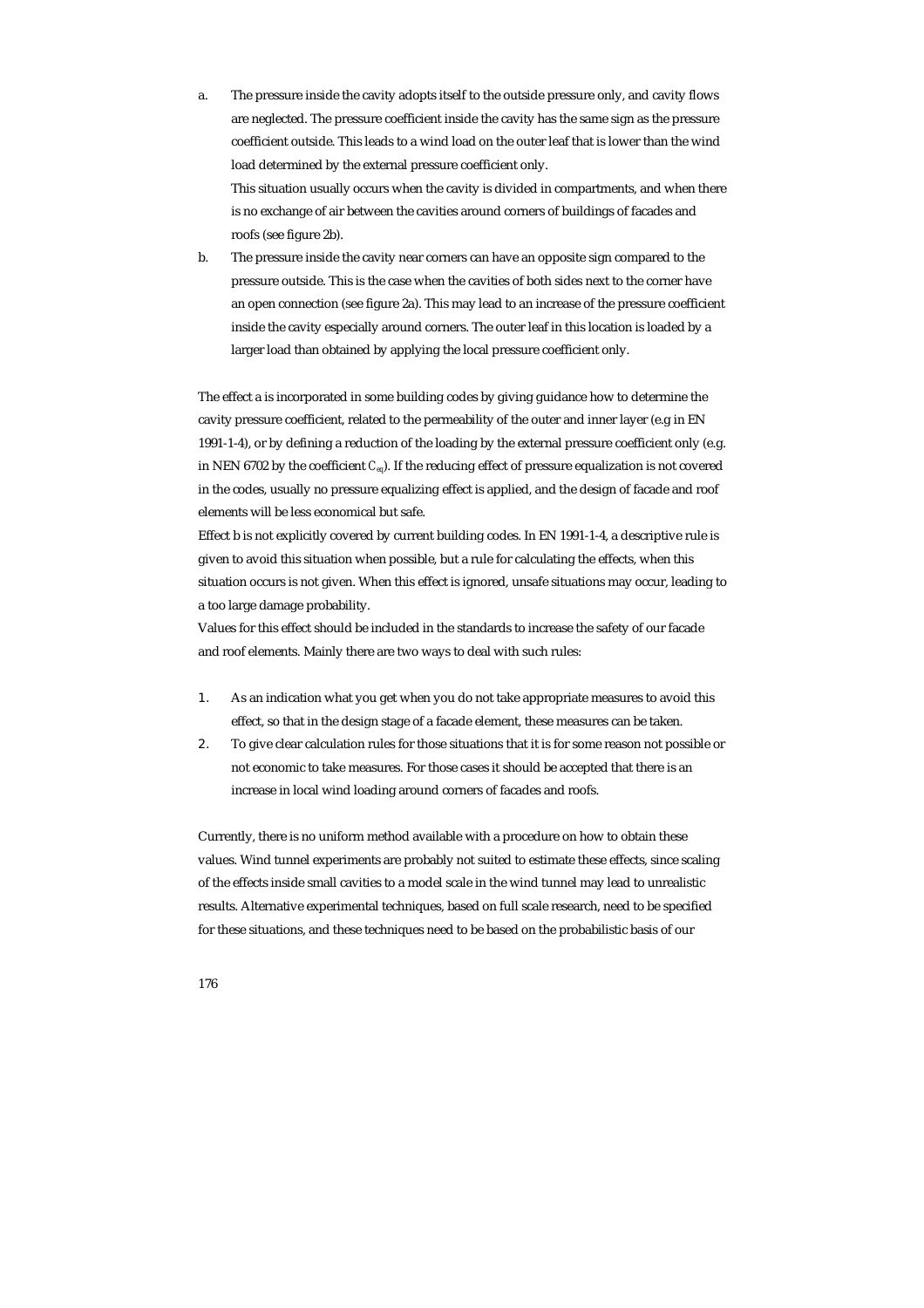current generation of building standards. These techniques will be discussed briefly later in this paper.

# **5 The influence of neighbouring buildings**

There is a development towards more high rise buildings closer to each other in our cities. The presence of nearby buildings may lead to an increase in the local wind loads and ultimately to damage on roofs and facades. These effects are not fully covered by our current wind loading standards. NEN 6702 gives no rules, and EN 1991-1-4 gives a very brief guidance on the effect of tall buildings on nearby smaller buildings. An example may illustrate the possible problems. Let us assume a building A that was built a while ago, which is higher than the existing surrounding buildings. In the direct vicinity, a new building B is planned. It is worth while considering the following effects (see figures 3 and 4):



*Figure 3: Wind tunnel model of a building in its intended situation to measure the effect of buildings A to the new building B*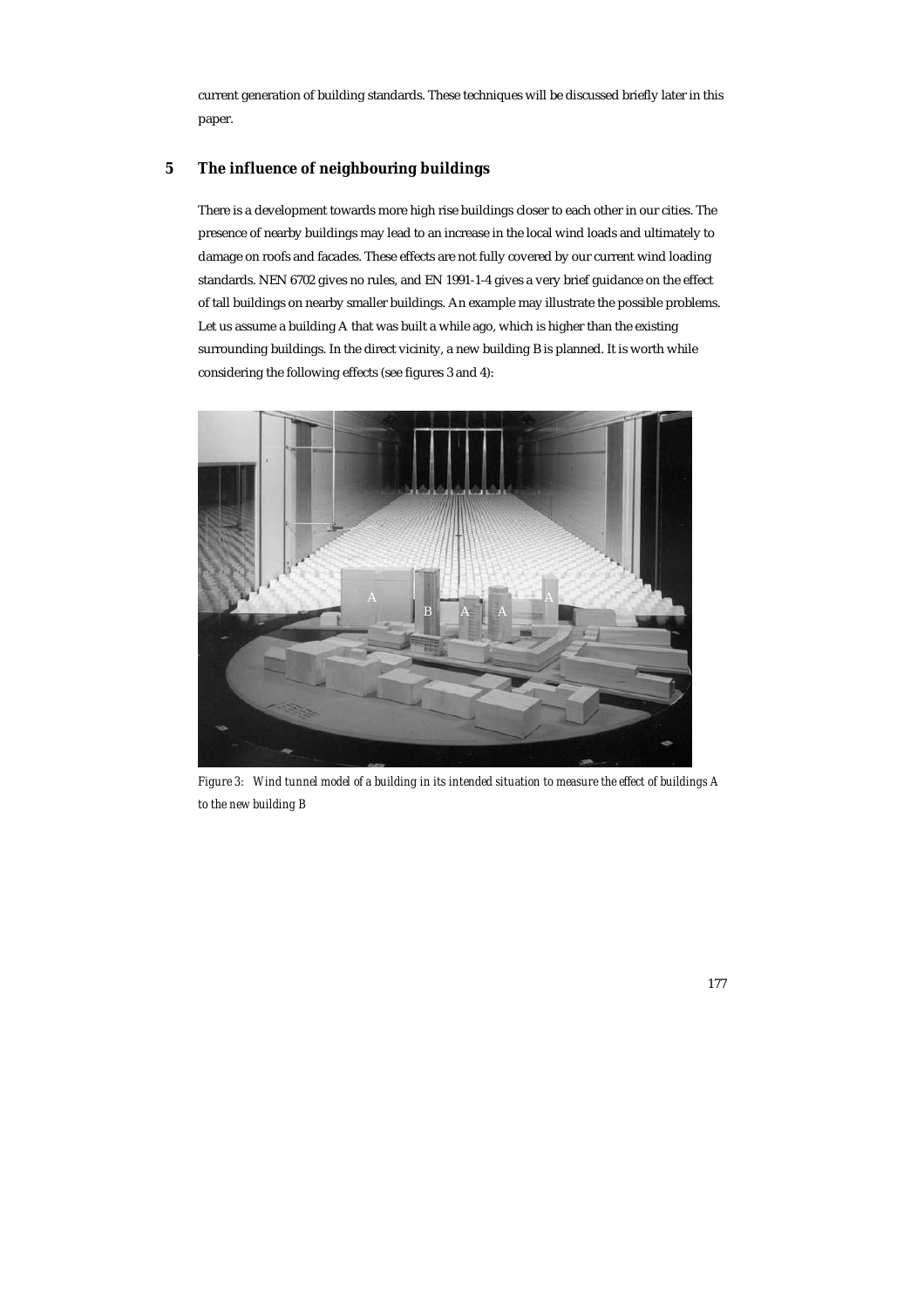

*Figure 4: The same model of the building, with the height of the surrounding buildings reduced to measure the effect of removal of buildings A to the new building B* 

- 1. The effect of the existing building A on the loads of the new building B. This should be done by the designer of building B, since it is his duty to show that a structure can deal with all loads during its lifetime. In the current generation of wind loading codes however, there is no obligation, other than applying a certain terrain roughness, reference wind speed and appropriate pressure coefficients to determine the wind loads (including local loads). The assessment of the effect of nearby buildings usually is only possible by a wind tunnel investigation, or by careful selection of data from the literature based on wind tunnel experiments.
- 2. The effect of the new building B on the loads of the existing building A. Assuming the existing building A is designed according to the current standards the presence of a new high building may lead to local loads that can not be withstood by the facade and roofs. The designer of building A did not have to count on such unforeseen developments. The designer of building B is in the public law only responsible for the design of his 'own' building. Here again, there is no legal obligation to undertake action, apart from the possible future claims of damage, by the owner of building A, but it is up to the subjective judgement of designers whether or not this risk has been taken into account.
- 3. The effect on B, when building A disappears. This is a situation that is theoretically conceivable. In fact, this is the situation that is considered when straightforwardly applying the building codes.
- 178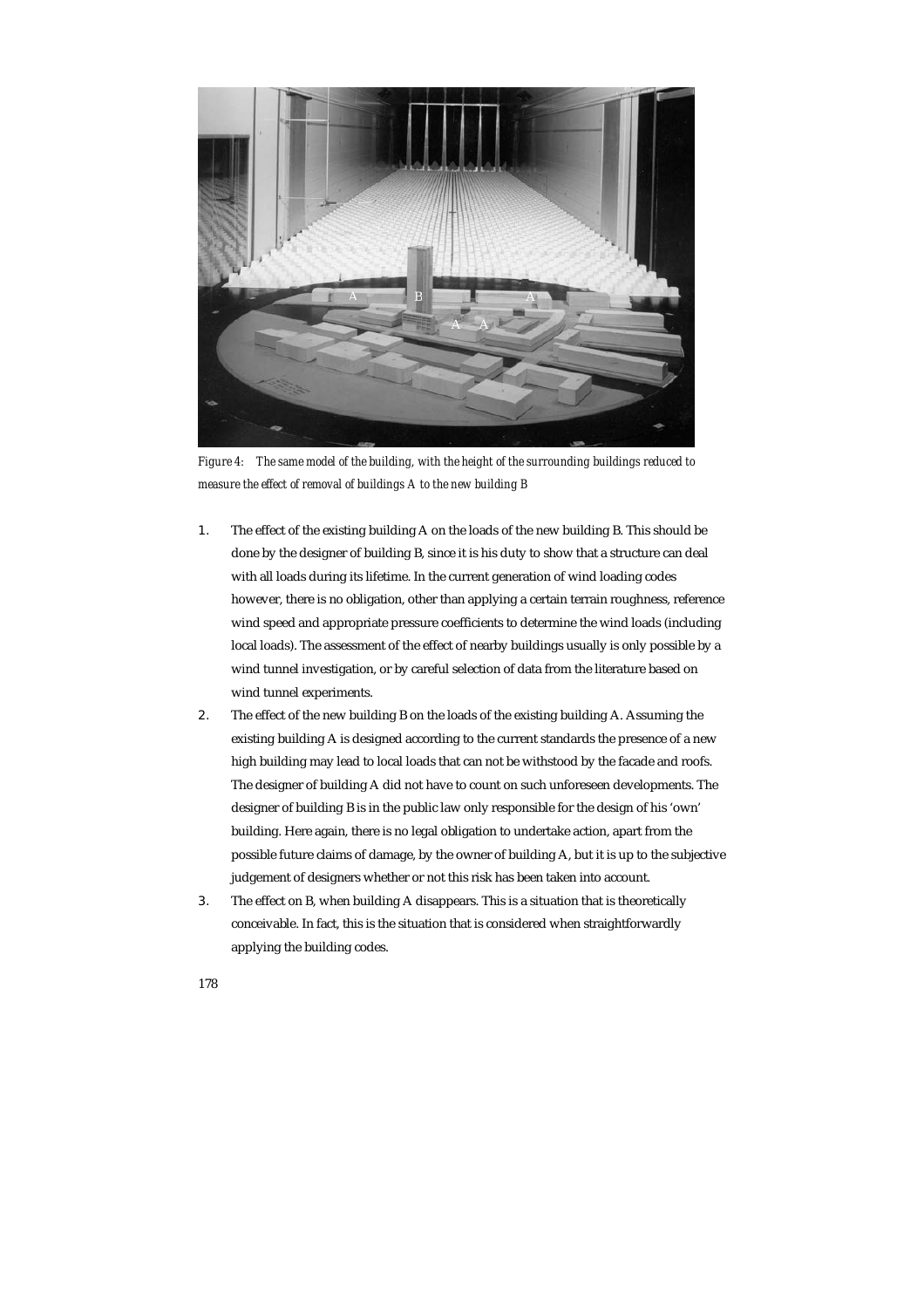These situations described above occur frequently, which shows the need for design guidance and inclusion in our building standards of the effects of high buildings on the wind loading on the neighbouring buildings. For individual cases, nowadays only wind tunnel research is available to estimate the effects. This increases the need for well developed guidelines for setting up, carrying out an analyzing wind tunnel experiments.

## **6 Wind tunnel measurements to obtain local wind loads**

Wind tunnel measurements are the basis for the values given in the current building codes. Wind tunnel measurements are also used to obtain the local loads for arbitrary cases, where the building codes do not supply values. Examples are shapes of buildings not covered in the codes, but also the effects of adjacent buildings.

Current building codes do not give specific guidance on how to use wind tunnel data for the design of roofing and cladding. For instance, in ENV 1991-2-4, 'specialist advice' is mentioned, but this is a very subjective term, and there is no way to define what is a specialist, and no choice is made on the procedure to follow when studying local loads in experiments. Recently, guidelines have been published on the use of wind tunnel research in building studies (ASCE, 1999, WTG, 1995, BLWTL, 1999). These guidelines give general rules on how to set up a wind tunnel experiment for determination of wind loads on buildings an structures. In these guidelines however, no analysis procedure is given with a relation to the reliability obtained. All three issues described before require a consistent method to obtain the local loads. Consistency means that a reliable estimate is obtained of the pressure coefficients. In the 1980's, N.J. Cook and coworkers developed an analysis model for wind tunnel data to obtain pressure coefficients with a prescribed probability of exceedence. The key question in estimating the value for *C* is formulated by Cook (1989) as:

# *What is the value for the aerodynamic coefficient leading to a wind load with a given return period, given the wind speed with the same return period?*

Cook and others have worked on solving this question in a range of papers. The method developed uses extreme value analysis of both the wind climate and the pressure coefficients to define the probability of exceedence of the wind loading. The pressure coefficients valid for 10m2 in NEN 6702 and EN 1991-1-4 are based on this procedure. As discussed earlier, the values for the local loads in our current codes have not been based on this procedure, but are based on the procedures described in (ASCE, 1999). This seems not logical, but there are reasons for this discrepancy.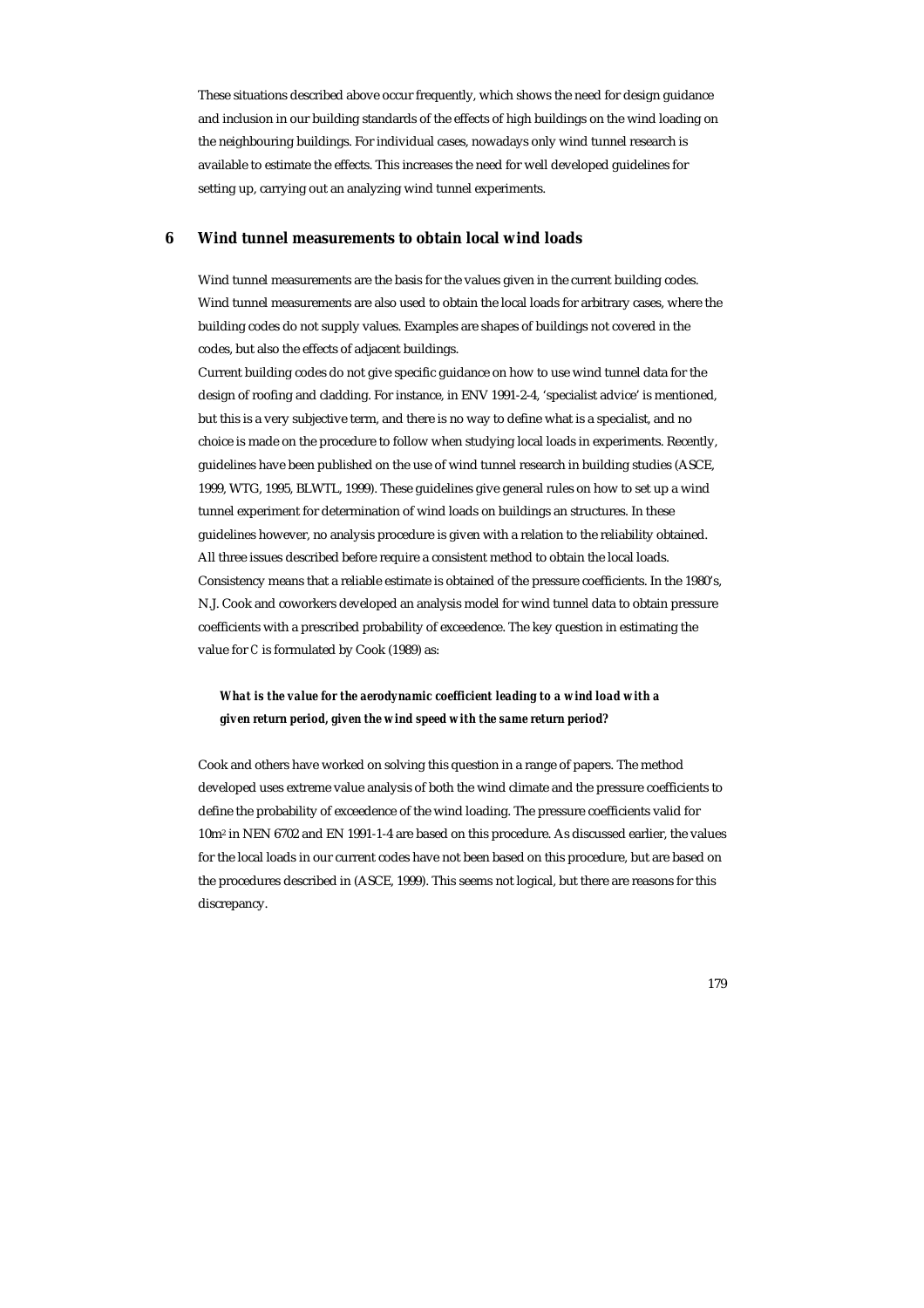In a wind tunnel, the geometric scale, the wind velocity and the time are scaled. Usually, a geometric scale is applied in the range between 1:100 – 1:500, to realize an optimum of the amount of detail required in the building studied and the area of surroundings modeled on the wind tunnel turn table. The time scales in the wind tunnel usually are much shorter than in full scale. The relation between time *t*, wind velocity *v* and length scale *L* in wind tunnel (wt) and full scale (fs) is expressed as:

$$
\left(\frac{t\nu}{L}\right)_{wt} = \left(\frac{t\nu}{L}\right)_{fs} \tag{1}
$$

Local loads are associated with short time scales. As a first estimate, the relation given first by Lawson can be applied (Lawson, 1980):

*t.v* = Constant . *L* (2)

In literature, values for this Constant ranging between 1 and 10 are reported (a.o. Lawson, 1980, Holmes, 2001). In the example given below, the consequences for the time scales involved in full scale and in the wind tunnel are given.

An experimental limitation is the frequency response of the pressure acquisition system. Usually, small holes are made in models, connected by flexible tubing to differential pressure transducers. The frequency response of this system is determined by :

- a. the characteristics of the transducers
- b. the length and diameter of the plastic tubes applied;
- c. the shape of the pressure hole.

The response time of the transducers is usually not critical. Usually, the length and diameter of the plastic tubes yields an upper limit for the frequencies that can be measured accurately. This frequency lies in the order of 200 Hz in the wind tunnel.

#### *Example:*

*We want to find a pressure coefficient equivalent to 1 m<sup>2</sup> in full scale. The design wind speed is 25 m/s. A typical length scale for 1 m2 is about 1,5 metres in diagonal. Applying the formula (2) gives a typical loading duration of about 0,3 seconds. This requires a full scale data acquisition frequency of at least 7 Hz. A wind tunnel model is geometrically scaled. In this example we use 1:200. The velocity in the wind tunnel in this example is 50% of the wind speed under design circumstances. The required frequency in the wind tunnel is then 7 \* 200 / 2 = 700 Hz. Using higher wind velocities in the wind tunnel requires higher sample frequencies. However, currently used tubing systems are not able to follow these high frequencies.*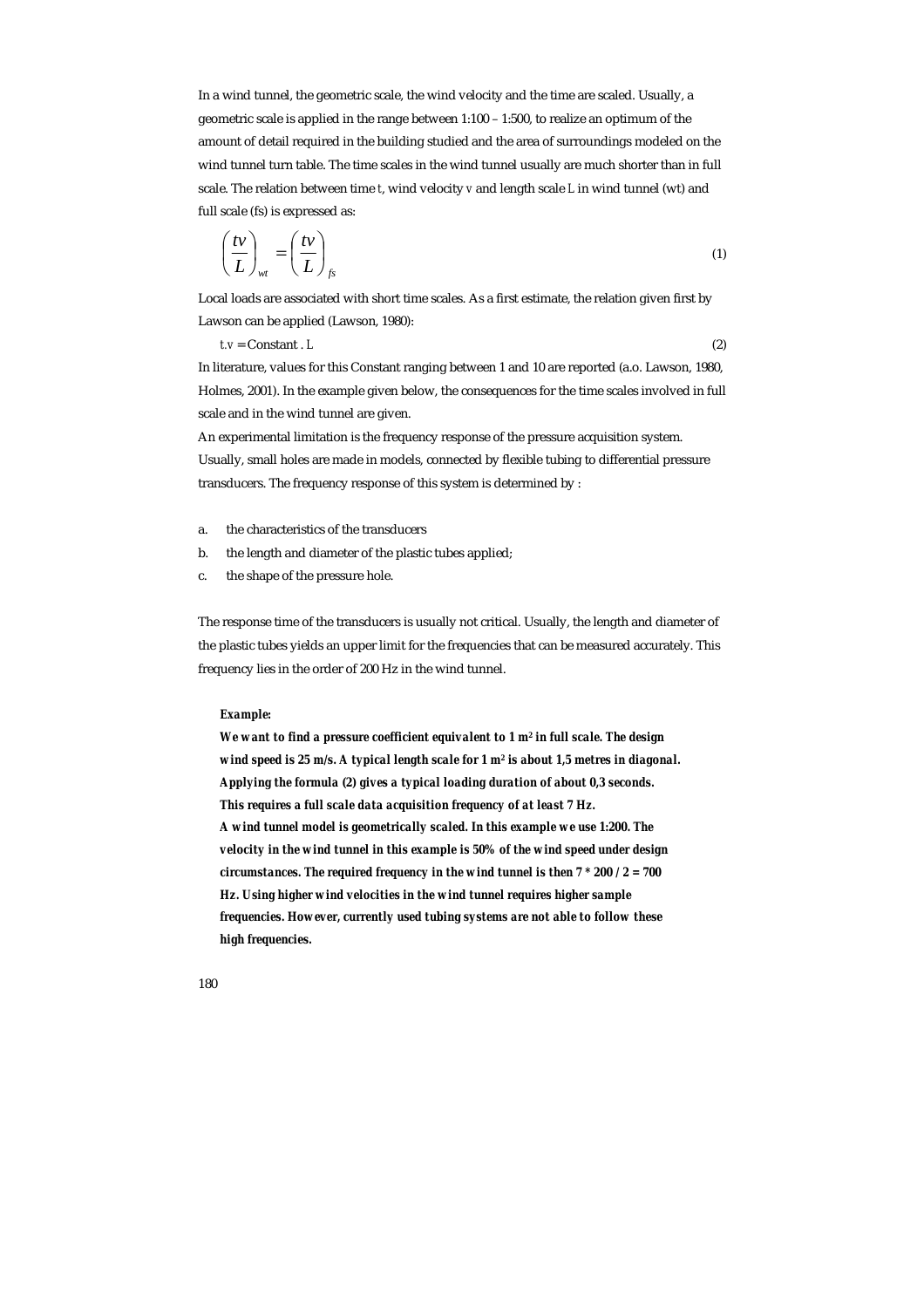As a result of the problems described above, it is practically impossible to obtain local loads according to the methods of Cook and others, since experimental limitations prevent wind tunnel labs to measure data with a loading duration that is short enough to be representative for local loads in full scale.

A breakthrough in the instrumentation applied is needed to solve this problem. Other solutions may be to use a much lower wind speed in the wind tunnel, but in that case the accuracy of the measurement equipment may become dominant. Using larger scales in the wind tunnel may solve this problem, but this usually leads to an increase in costs. Larger wind tunnels are much more expensive than currently used. Another solution is to base the values in our codes on full scale experiments. Full scale experiments however are very time-consuming and costly, but more important, not suited to predict local loads on a building that is in the design stage.

## **7 Full scale experiments**

The scaling problems described above indicate that experimental data obtained in full scale nowadays are the only available option to estimate reliable data for the local loads on buildings. Full scale data however usually are obtained only for specific situations under specific local conditions. Translating these results into generally applicable models is not only possible, and at least introduces a new source of uncertainty.

However, full scale data can be analysed according to the principles by Cook, not being limited by scaling demands. Procedures for full scale data are described by (Van Staalduinen and Vrouwenvelder, 1992). These procedures are based on the work by Cook. However, only few full scale experiments are available which can be used for such analysis, and this approach can never be applied to study the loads for buildings in the design stage.

# **8 Recommendations**

Despite being in use for about two decades now, no explicit probabilistic link has been established between the method given by Cook and others and the procedures applied in Canada and the USA when specifying the local loads, neither in various guidelines available, nor in our building codes. The authors strongly recommend to carry out a research into this link, for the following reasons:

1. Many of the wind tunnel studies into establishing wind loads deal with the specification of local loads for specific projects. In order to get agreement between the results of such studies and the reliability requirements in our building codes, a probabilistic basis is a must. If this is not achieved, either unsafe or uneconomical choices are made, and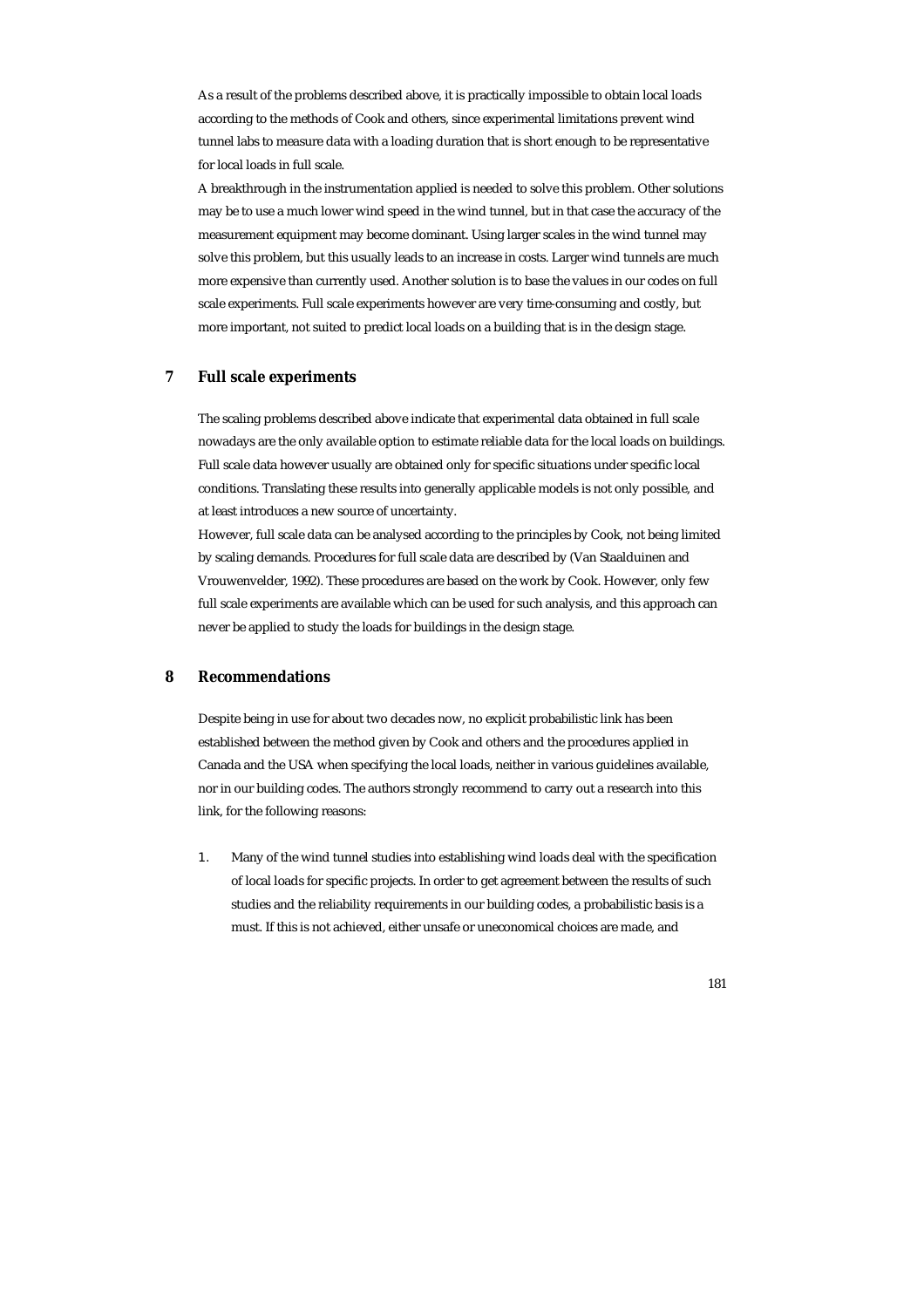building authorities may choose to deny wind tunnel studies as an alternative for our codes.

- 2. The current values for local wind loads in our codes might be too conservative or possibly unsafe. This situation can only be judged with a common procedure to compare the backgrounds of the values of local loads with the probabilistic procedures.
- 3. A widely accepted, probability based, procedure to obtain local loads will lead to a higher quality in our building codes and will therefore lead to reduced damage figures, thus helping the building industry to be more cost-efficient.
- 4. The procedures applied for the local loads in our wind loading standards may be calibrated against the probabilistic method. This gives insight into the accuracy and level of safety achieved by this method, and may provide a basis to apply this method in future work, and link it to the performance requirements of our building codes.

In the Netherlands, CUR installed a working group to draft a guideline on wind tunnel research including analysis procedures (CUR, 2003). This guideline will be finalized in 2004. This guideline will provide analysis procedures, based on probabilistic analysis to achieve the required reliability as set out in our basis of design building codes. It is recommended to perform a calibration study, as mentioned under (4) on the different analysis methods for local loads, before allowing these methods to be used. The basis as defined by Cook and others serves as the benchmark for the other methods. Full scale data my be used to perform this calibration study, since this excludes the effects of the geometrical scaling. This must be followed by a wind tunnel exercise where the outcome of various analysis procedures are verified.

## **9 Conclusions**

Storm damage occurs most frequently at edges of buildings, where local loads are dominant. Local wind loads are given in our current codes for the external pressures on buildings. The applicability of these values is limited to the shapes given in the codes. For special cases, wind tunnel results may be needed to define the local loads. Despite the availability of many wind tunnel results and recently, guidelines on wind tunnel research, a widely accepted and probability based method to determine the local wind loads on buildings is not available. A calibration study is needed to obtain the relation between the procedures currently applied and the performance requirements of our codes.

The lack of a uniform method in our codes to determine local loads in these zones on the building may lead to an unsafe design of elements and fixings. This inevitably leads to more damage and unnecessary costs for building owner, contractors and insurance companies.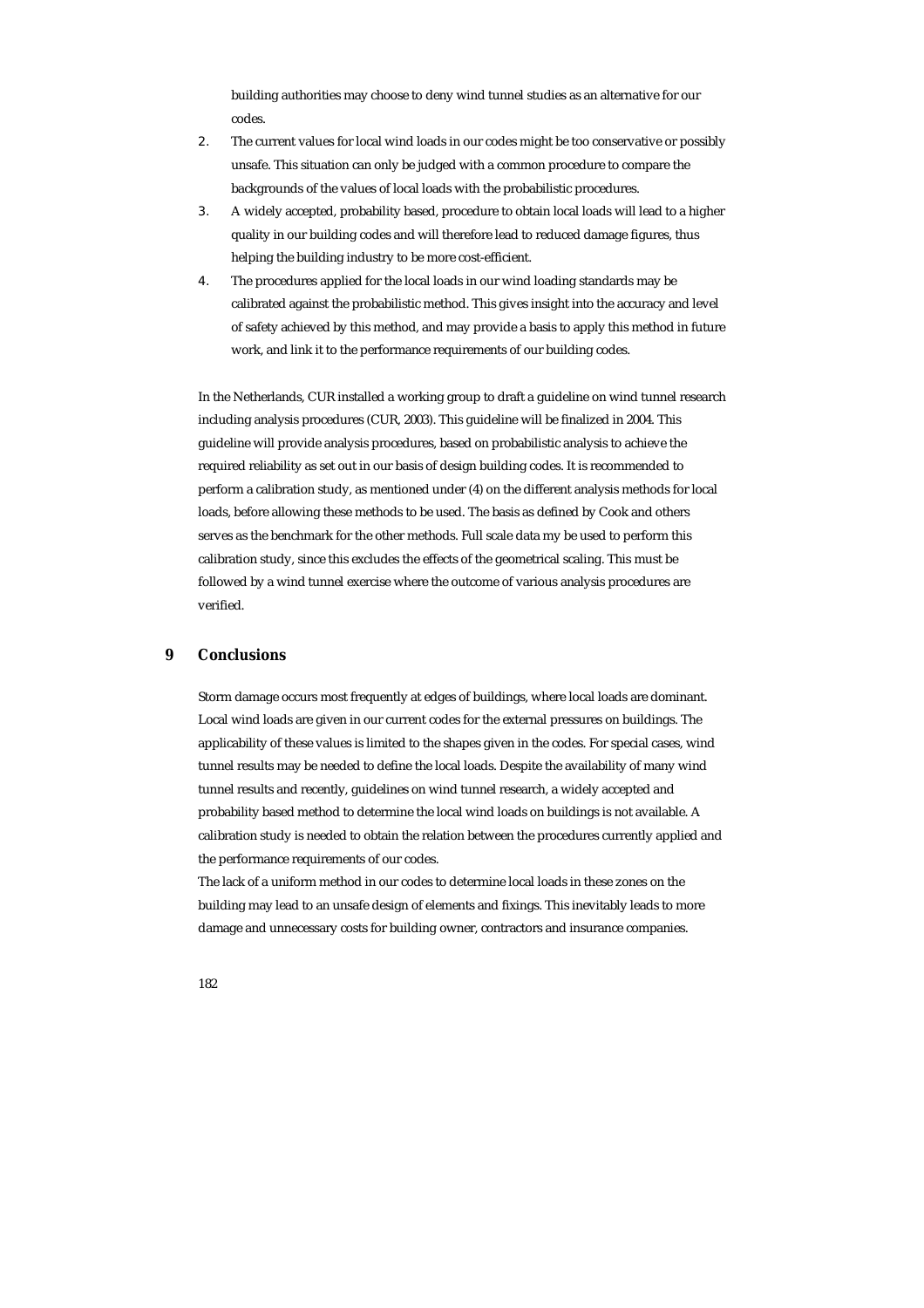A procedure is available which is based on a probabilistic basis, but this procedure has not been applied to specify the local loads in our current codes, mainly because of experimental constraints. There is a mismatch between the required frequencies and time scales in a wind tunnel experiment on the one hand and the capabilities of current experimental techniques on the other hand.

The effects of pressure equalization are not properly covered by current building codes and can not be obtained by wind tunnel experiments. The permeability and small distances between layers in roofs and facades can not be modeled accurately enough in a scale model. Full scale experiments are needed to obtain design data for inclusion of these effects. The effects of neighbouring buildings on local loads can only be studied well by wind tunnel investigations. The scales involved demand a compromise between the scaling requirements on

#### *Acknowledgements*

The authors wish to acknowledge the inspiration they have received in the past and expect to get in future by the enthusiasm of Ton Vrouwenvelder, as a supervisor but most of all as a colleague.

one hand and the probability based procedures on the other hand.

## **References**

- ASCE (1999), Wind tunnel studies of buildings and structures, Manuals and Reports on Engineering Practice no. 67
- Boundary Layer Wind Tunnel Laboratory (BLWTL) (1999), Wind tunnel testing, a general outline, University of Western Ontario, Canada
- Cook, N.J. (1989), The designer's guide to wind loading, Part 2, Static Structures, Buttersworth.
- CUR (2003), CUR Commissie C134 'wind tunnel onderzoek', Basisprojectplan (in Dutch), CUR, Gouda
- EN 1991-1-4 (2003) Eurocode 1,: Actions on structures part 1.4: General actions wind actions: Version December 2003
- Geurts, C., Zimmerli, B., Hansen, S.O., Van Staalduinen, P., Sedlacek, G,, Hortmanns, M., Spehl, P., Blackmore, P. (2001) Transparancy of pressure and force coefficients, Proceedings of the Third European and African Conference on Wind Engineering, pg. 165-172, Eindhoven, 2001
- Holmes, J.D. (2001) Wind Loading of Structures, Spyon Press
- Lawson, T.V. (1980), Wind effects on buildings, Applied science publishers
- Stathopoulos, T (1979) Turbulent wind action on low rise buildings, PhD thesis, University of Western Ontario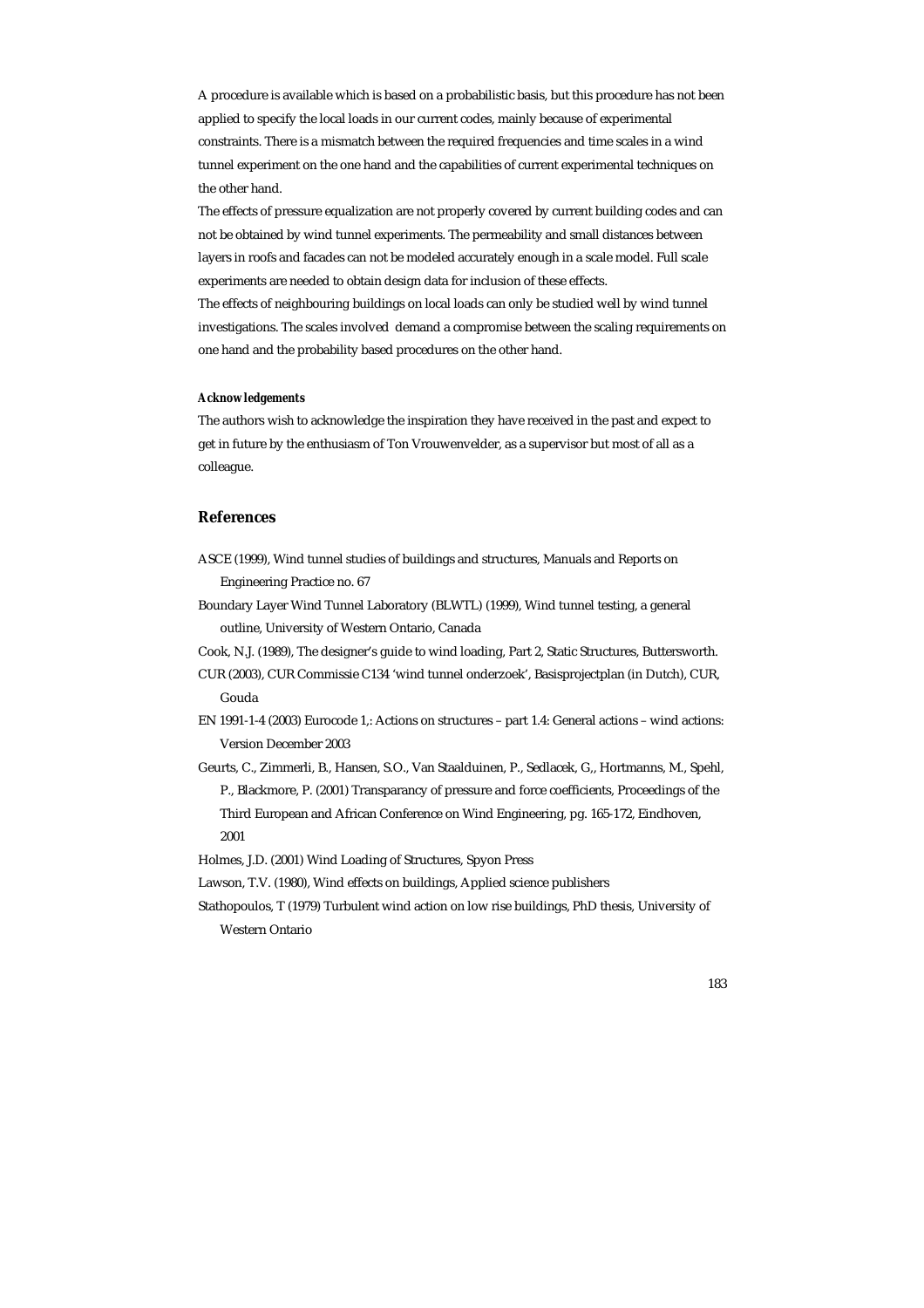Van Staalduinen, P.C., Vrouwenvelder, A.C.W.M. (1992) In situ bepaling van de vormfactor voor bouwwerken en onderdelen daarvan, TNO rapport B92-738 (in Dutch) Wind Technologische Gesellschaft (WTG) (1995) WTG-Merkblatt über Windkanalversuche in der Gebäudeaerodynamik (in German)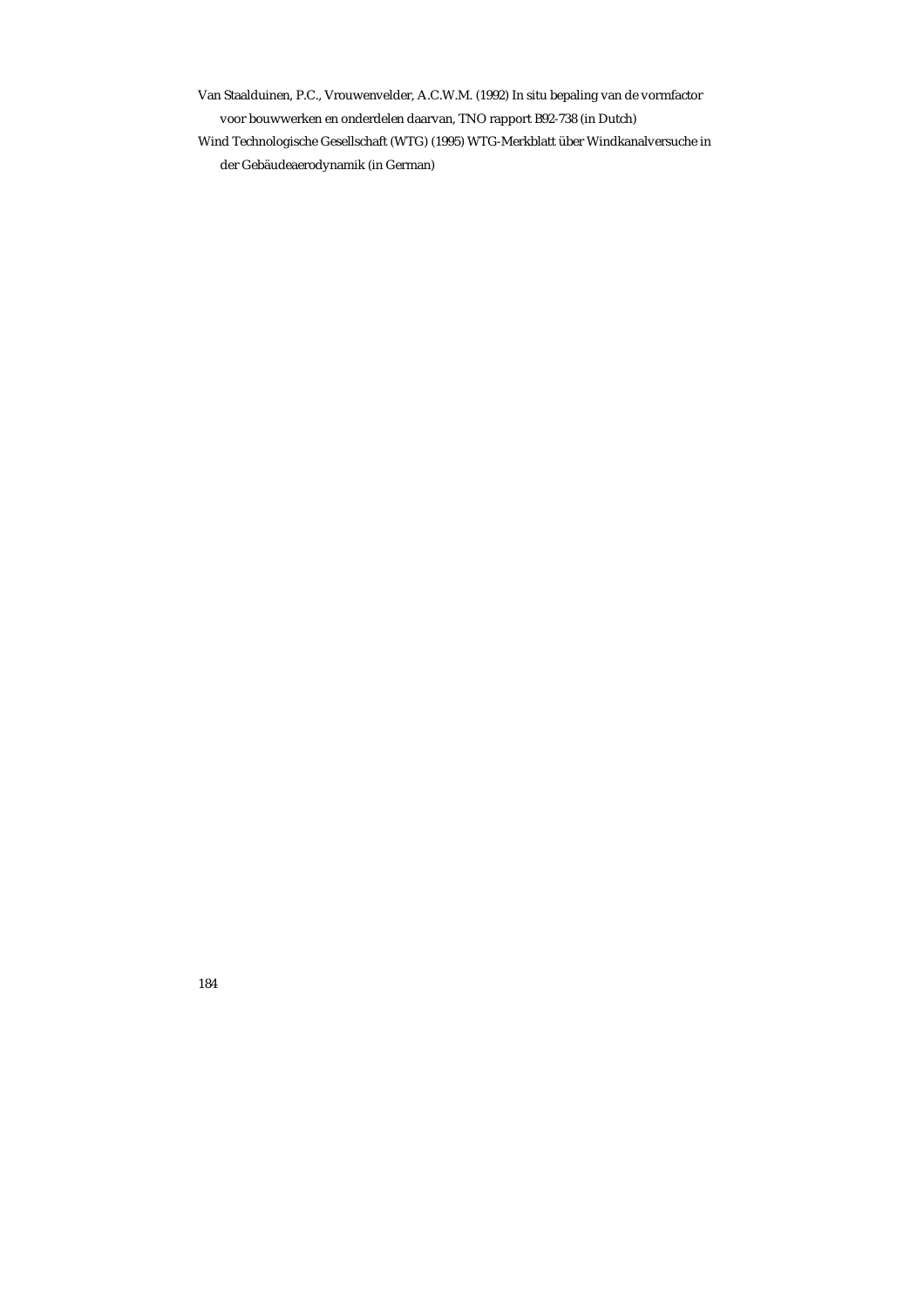**Annex A. Examples of building shapes not covered in our current generation of codes** 



*Figure A1: Building with changing plan in height; upper floors are trapezium shaped, with rounded corners* 

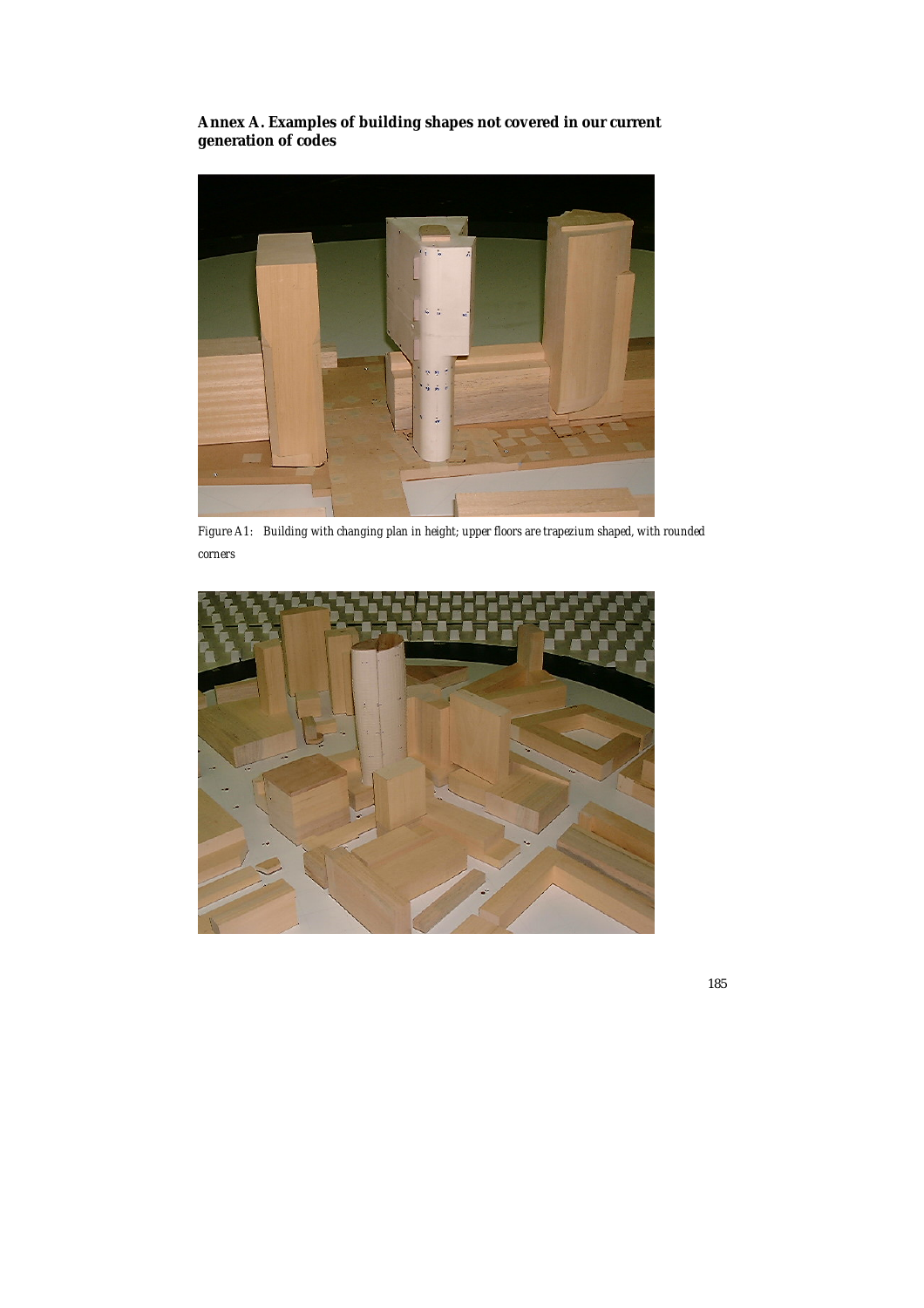*Figure A2: Ellipsoid shaped building with changing plan dimensions in height* 



*Figure A3: Building with a Kidney-shaped plan.* 



*Figure A4: Station hall with a rounded shape*